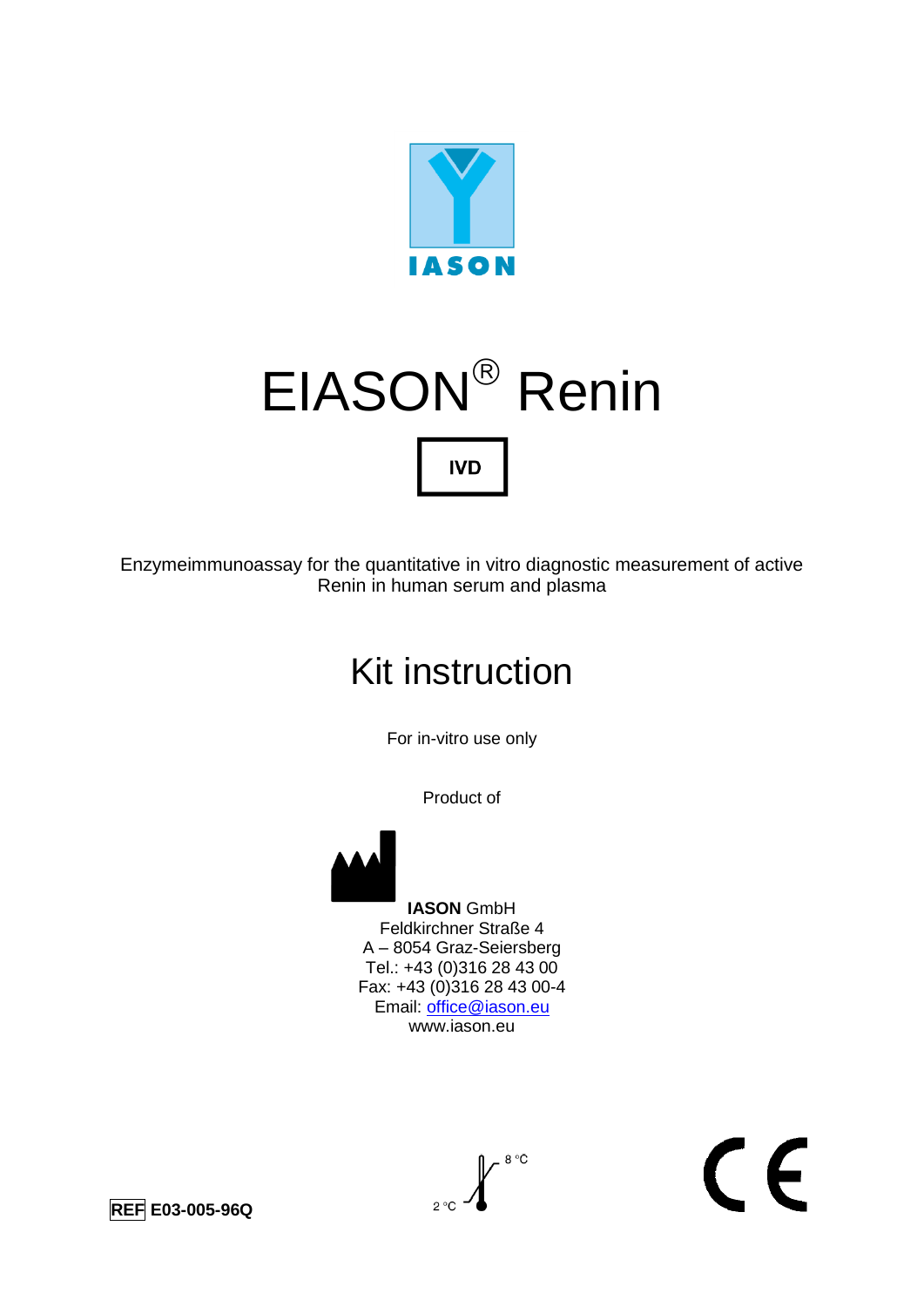#### **This page is intentionally left blank**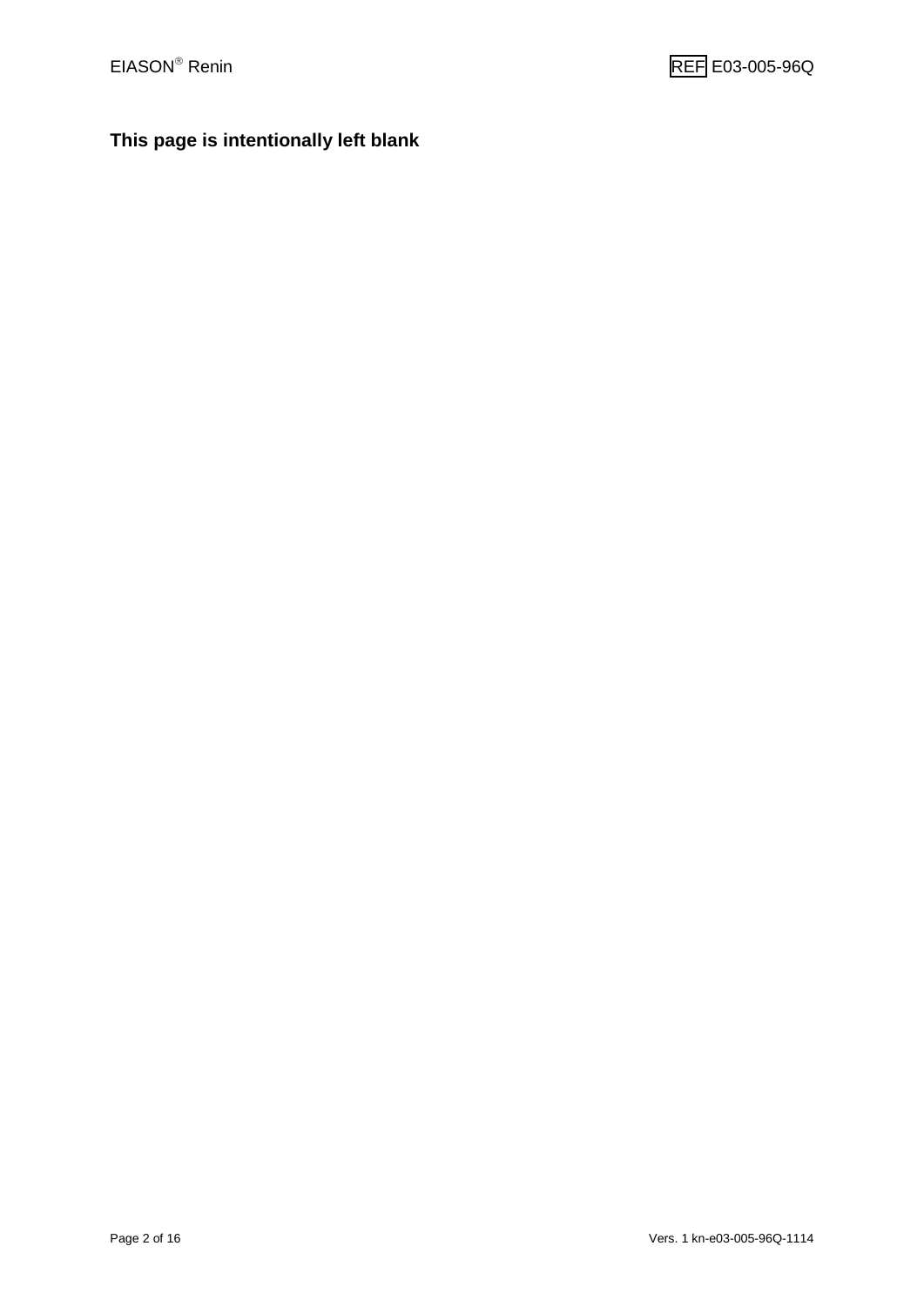#### **Used IFU-Symbols**

| <b>Symbol</b>          | <b>English</b>                | <b>Symbol</b>  | <b>English</b>                            |
|------------------------|-------------------------------|----------------|-------------------------------------------|
| <b>IVD</b>             | In vitro diagnostic<br>device | <b>SUB</b>     | Substrate                                 |
| <b>REF</b>             | Order number                  | <b>CAL 0-5</b> | Calibrators                               |
|                        | Product of                    | <b>STOP</b>    | Stop solution                             |
| 8 °C<br>$2^{\circ}C$   | Storage                       | <b>WASH</b>    | Wash buffer                               |
| F<br>$\mathsf{\Gamma}$ | <b>European Conformity</b>    | <b>LOT</b>     | <b>Batch code</b>                         |
|                        | Expiry date                   | <b>MPL</b>     | Microplate                                |
| <b>CONJ</b>            | Conjugate                     | CO1<br>ጋጋ      | <b>Control Low</b><br><b>Control High</b> |
| <b>BU</b>              | Assay buffer                  |                |                                           |

#### **Intended use**

*For in-vitro use only.*

The EIASON® Renin ELISA is an enzyme immunoassay for the quantitative in vitro diagnostic measurement of active Renin in human serum and plasma. Renin measurements are used in the diagnosis and treatment of certain types of hypertension.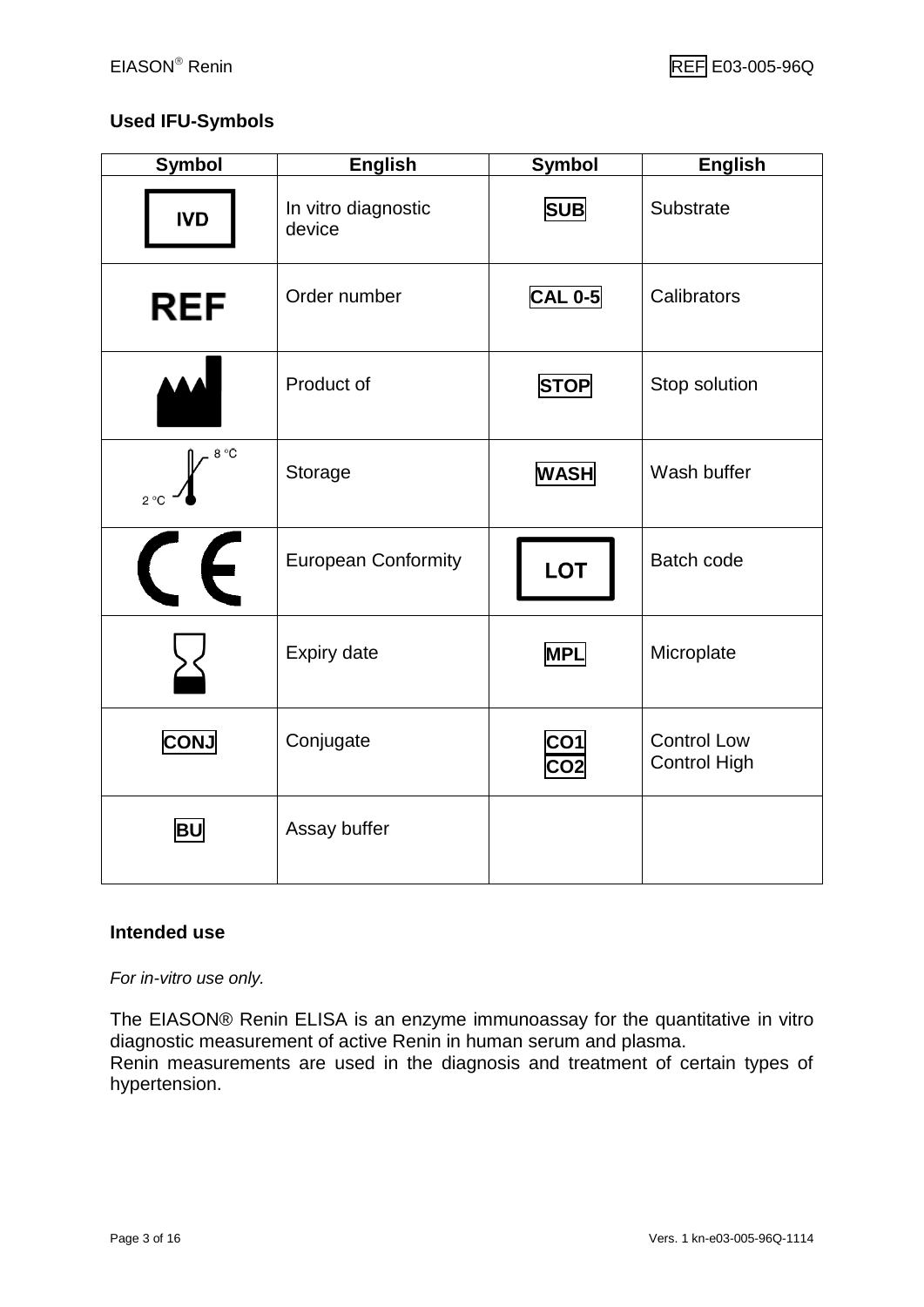#### **Summary**

Renin is an enzyme (Mw of 37 kDa) that belongs to the aspartic acid protease family. Renin is a member of Renin-Angiotensin-Aldosterone System (RAAS) that controls blood pressure, renal blood flux, glomerular filtration, and sodium/potassium homeostasis.

Renin is produced constitutively as prorenin, an inactive precursor with 386 amino acids, in the juxtaglomerular cells of the kidney (1). In response to low intra-renal blood pressure, reduced sodium reabsorption, hypokalemia or activity of the sympathetic nervous system, active renin can be released either from a depot in the kidney or generated from prorenin by cleavage of 46 amino acids at the N-terminus of prorenin (2,3). Prorenin secretion into the blood is continuous, in contrast to the tightly controlled release of renin, and blood concentration of prorenin is approx. 100 fold higher than active renin (4,5). After release and activation, soluble renin mediates cleavage of the  $a_2$ -globulin angiotensinogen into the precursor peptide angiotensin I, which ultimately is processed by angiotensin converting enzyme (ACE) to the octapeptide angiotensin II. All actions of angiotensin II are mediated by the G protein-coupled angiotensin type 1 (AT1) and angiotensin type 2 (AT<sub>2</sub>) receptors (6). Direct physiological effects of Angiotensin II include vasoconstriction, increase of tubular reabsorption of sodium and chloride, water retention, and release of the hormones aldosterone from adrenal cortex, antidiuretic hormone (ADH, Vasopressin) from posterior pituitary, and adrenocorticotropic hormone (ACTH, Corticotropin) from anterior pituitary. Release of these hormones further supports sodium retention and secretion of potassium/H<sup>+</sup> in the kidney, and increases thirst sensation and the desire for salt through the subfornical organ of the brain (7,8). In a negative feedback loop, renin secretion is reduced by high concentration of angiotensin II (9), and release of aldosterone is lowered by potassium depletion (10). Beside the action of soluble renin, binding of renin and prorenin to the membrane-bound renin receptor ATP6AP2 in brain, heart, placenta, liver, kidney and pancreas enhances efficiency of angiotensinogen cleavage and induces angiotensin-independent intra-cellular effects by activating mitogen activated kinases ERK1 and ERK2 (11).

Plasma renin is a good index for the activity of the RAAS. In case of dysfunction of the RAAS, the Renin assay will allow clinical implications for diagnosis, treatment, and follow up. Active renin should be measured in:

- $-$  Diagnosis of hypertension (high blood pressure: if diastolic blood pressure is  $> 90$ mm Hg and systolic blood pressure is  $> 140$  mm Hg; guideline of the European Society of Cardiology and the European Society of Hypertension)
- Differential diagnosis of hyperaldosteronism (primary hyperaldosteronism, secondary hyperaldosteronism with or without hypertension, pseudohyperaldosteronism)
- Diagnosis of isolated deficit in mineral corticoids
- Differential diagnosis of hypokalemia (secondary hyperaldosteronism or primary hypermineralcorticism)
- Detection of Renin producing tumors in the kidney
- Monitoring of glucocorticoid therapy
- Diagnosis of insufficient response to antihypertensive treatment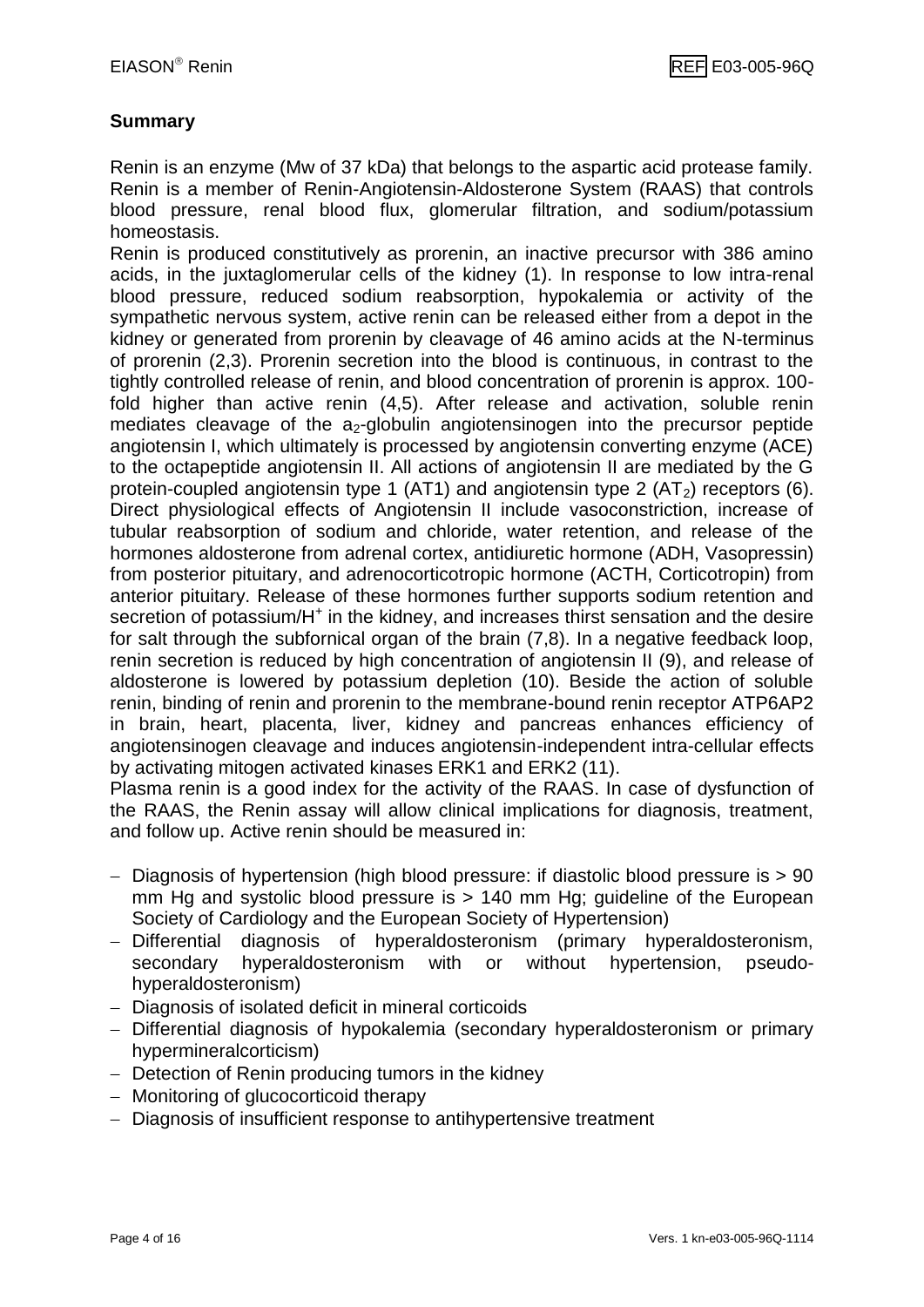#### **Assay principle**

The EIASON® Renin ELISA Kit is a solid phase enzyme-linked immunosorbent assay (ELISA) based on the sandwich principle.

The microtiter wells are coated with a monoclonal [mouse] antibody directed towards a unique antigenic site of the human active Renin molecule. An aliquot of patient sample containing endogenous Renin is incubated in the coated well together with BU. After incubation, unbound components are washed off. Finally, Enzyme Conjugate, which is a monoclonal anti-Renin antibody conjugated with horseradish peroxidase, is added, and after incubation, unbound enzyme conjugate is washed off.

The amount of bound peroxidase is proportional to the concentration of Renin in the sample.

Having added the substrate solution, the intensity of colour developed is proportional to the concentration of active Renin in the patient sample.

#### **Warnings and precautions**

The EIASON® Renin ELISA Kit is for in vitro diagnostic use only and is not for internal use in humans or animals. This product must be used strictly in accordance with the instructions set out in the Package Insert. IASON will not be held responsible for any loss or damage (except as required by statute) caused, arising out of noncompliance with the instructions provided.

CAUTION: this kit contains material of human and/or animal origin. Handle kit reagents as if capable of transmitting an infectious agent.

Source material from Human origin which is used in this kit was tested and found negative for HbsAG and HIV as well as for HCV antibodies. However, since there is no diagnostic procedure that excludes these agents with 100 percent certainty all components should be handled as potentially hazardous material.

Appropriate precautions and good laboratory practices must be used in the storage, handling and disposal of the kit reagents. Disposal of kit reagents should be in accordance with local regulations.

#### **Storage and stability**

When stored at 2 °C to 8 °C unopened reagents will retain reactivity until expiration date. Do not use reagents beyond this date.

Opened reagents must be stored at 2 °C to 8 °C. Microtiter wells must be stored at 2 °C to 8 °C. Once the foil bag has been opened, care should be taken to close it tightly again.

Opened kits retain activity for six weeks if stored as described above.

#### **Specimen collection and storage**

Serum or plasma (EDTA- or heparin plasma) can be used in this assay. Do not use haemolytic, icteric or lipaemic specimens.

*Please note:* Samples containing sodium azide should not be used in the assay. Conditions under which samples are collected must be carefully controlled, since a number of physiological factors can influence the renin secretion. These include: − Posture: the patient must have been lying down for more than 1 hour or upright for

more than 1 hour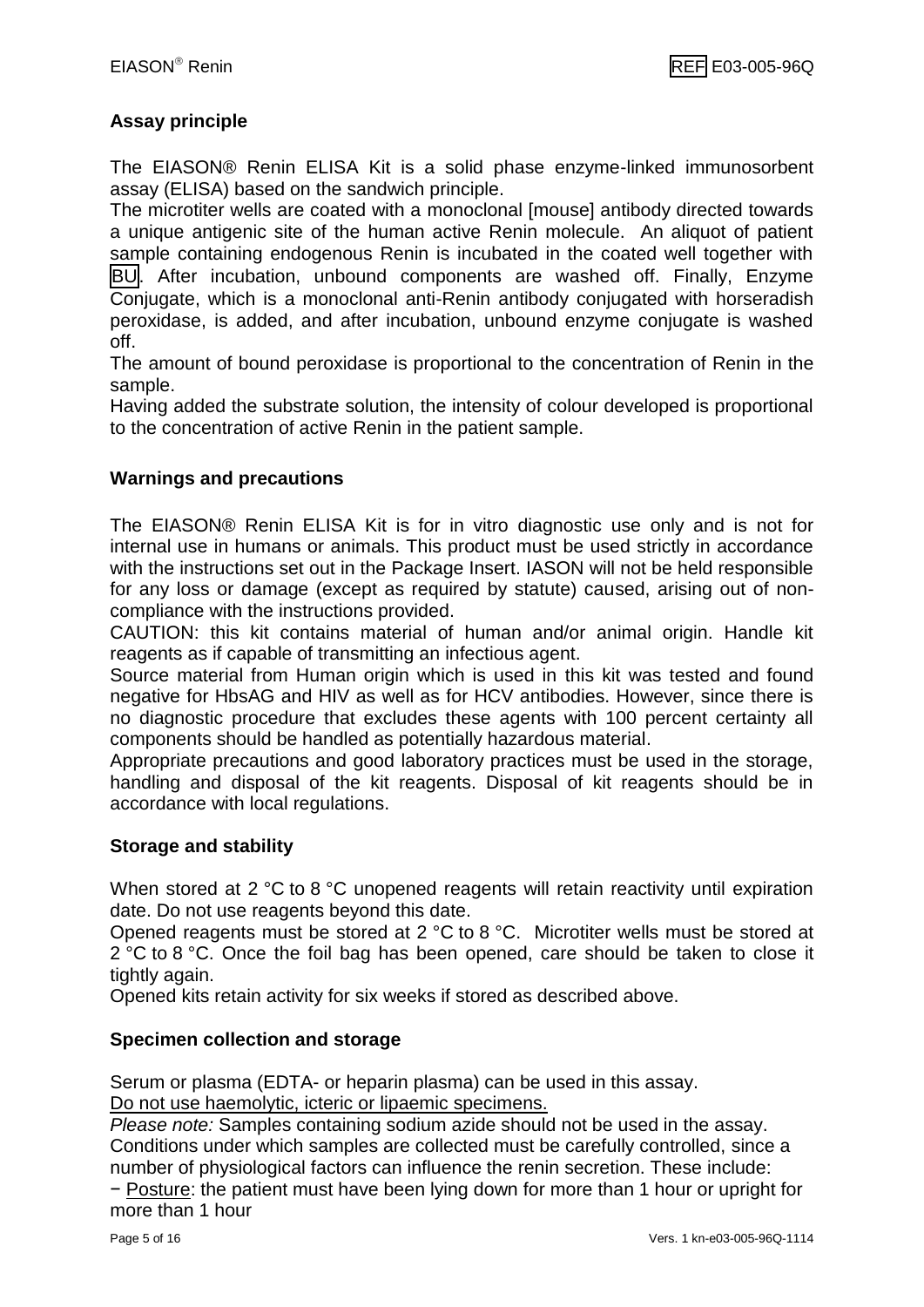− Daily renin oscillations: sampling is to be done between 7 AM and 10 AM if possible.

− Diet: sodium content in the diet must be known and eventually verified by the measurement of natriuria over a period of 24 hours

− Medication: the level of active renin can be affected by antihypertensive medication (e.g. diuretics, ACE inhibitors, beta adrenergic blocking agents, vasodilators, renin inhibitors)

− Pregnancy: the level of inactive and active renin increases during pregnancy

− Menstrual cycle: the level of active renin increases on the second phase of the cycle (sampling is to be done if possible during the first phase)

− Age: active renin level decreases with age

#### **NOTE:**

Sera from tumor patients may contain elevated levels of Renin

#### *Specimen collection*

#### Serum:

Collect blood by venipuncture , allow to clot, and separate serum by centrifugation at room temperature. Do not centrifuge before complete clotting has occurred. Patients receiving anticoagulant therapy may require increased clotting time.

#### Plasma:

Whole blood should be collected into centrifuge tubes containing anti-coagulant and centrifuged immediately after collection.

#### *Specimen storage and preparation*

Specimens should be capped and *stored at room temperature and NOT stored at 2- 8°C prior to processing*, since cryoactivation of prorenin may occur in the temperature range of 2-8°C, giving false positive active renin values (12,13). *If samples cannot be tested within 4 hours of primary collection, store frozen at -20°C or below. It is recommended to rapidly freeze and thaw processed samples avoiding the temperature range of 2-8°C.* 

A dry ice/ethanol bath can be used for rapid freezing procedures.

#### *Specimen dilution*

If in an initial assay, a specimen is found to contain more than the highest standard, the specimens can be diluted with BU and reassayed as described in Assay procedure. For the calculation of the concentrations this dilution factor has to be taken into account.

#### Example:

a) dilution 1:2: 75 µL sample  $+$  75 µL  $BU$  (mix thoroughly) b) dilution 1:5: 30  $\mu$ L sample + 120  $\mu$ L  $\boxed{BU}$  (mix thoroughly).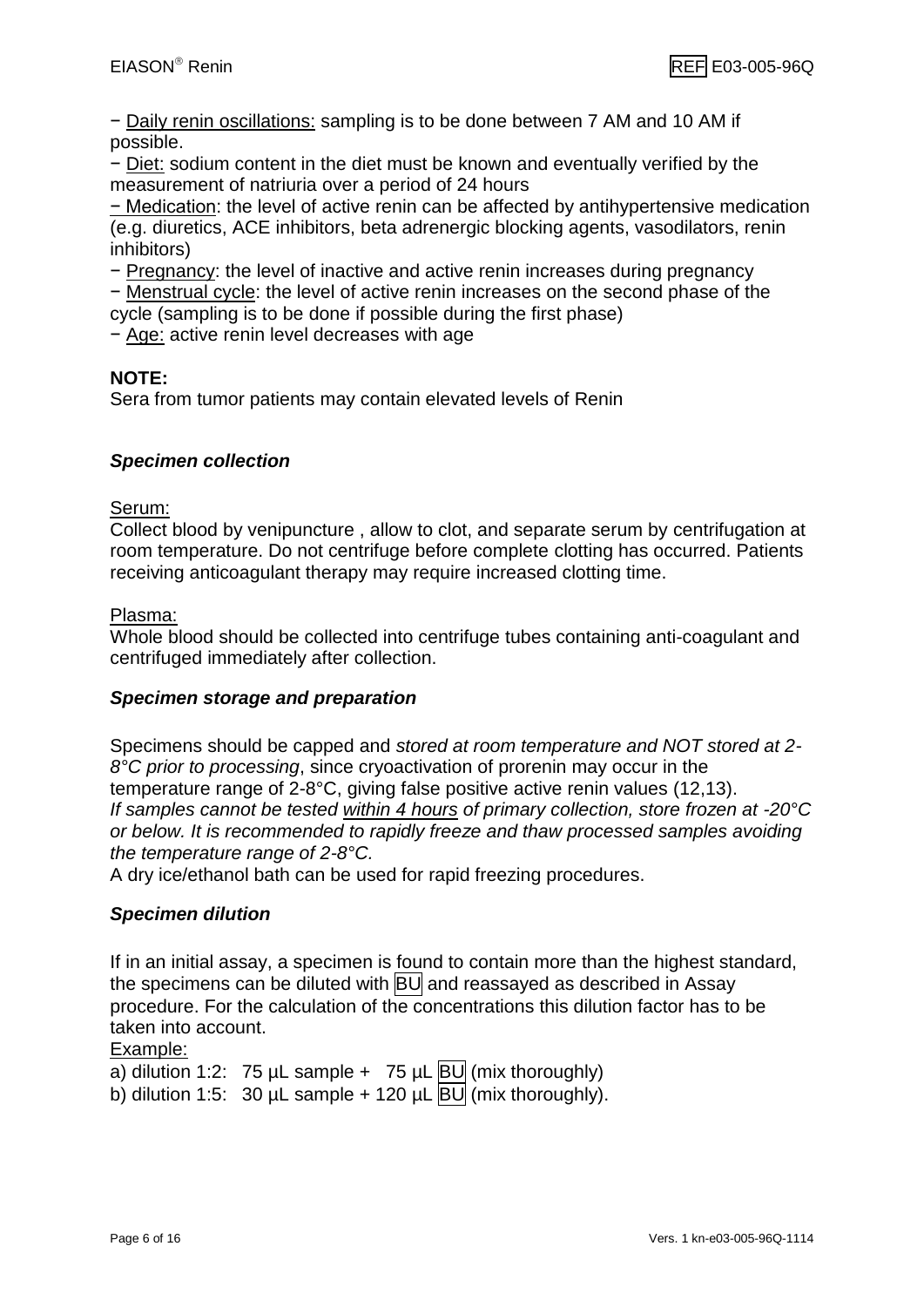#### **Materials provided**

*Allow all reagents 1-11 to reach room temperature before use.*

- 1. MPL Microtiterwells, 12x8 (break apart) strips, 96 wells; Wells coated with anti-human Renin antibody (monoclonal).
- 2. CAL0-5 Calibrators, 6 vials, (lyophilized); to be reconstituted with 1 mL distilled water end let stand for at least 10 min. Mix the standards several times before use. *Note: The reconstituted standards are stable for 14 days at 2 °C - 8 °C. For longer storage freeze at -20 °C.* Concentrations: 0; 4; 16; 32; 64; 128 pg/mL Conversion:  $1$  pg/mL =  $1.44$  µIU/mL *The standards are calibrated against WHO 1st International Standard for Renin 68/356.*
- 3. CO1 CO2 2 vials, (Ivophilized); to be reconstituted with 1 mL distilled water end let stand for at least 10 min. Mix the standards several times before use.
- 4. *Note: The reconstituted standards are stable for 14 days at 2 °C - 8 °C. For longer storage freeze at -20 °C.* For control values and ranges please refer to vial label or QC-Datasheet.
- 5. BU Assay Buffer, 1 vial, 20 mL, ready to use,
- 6. CONJ Enzyme Conjugate, 1 vial, 14 mL, ready to use, anti-human Renin antibody (monoclonal); HRP conjugated.
- 7. SUB Substrate Solution, 1 vial, 14 mL, ready to use, Tetramethylbenzidine (TMB).
- 8. STOP Stop Solution, 1 vial, 14 mL, ready to use, contains  $0.5M H<sub>2</sub>SO<sub>4</sub>$  avoid contact with the stop solution. It may cause skin irritations and burns.
- 9. WASH Wash Solution, 1 vial, 30 mL (40x concentrated), Dilute 30 mL of concentrated WASH with 1170 mL deionized water to a final volume of 1200 mL. *The diluted WASH is stable for 2 weeks at room temperature*.

**Note:** Additional **BU** for sample dilution is available upon request.

#### **Materials required but not provided**

- A microtiter plate calibrated reader (450  $\pm$  10 nm) (e.g. the IASON Instruments Microtiter Plate Reader).
- Calibrated variable precision micropipettes.
- Absorbent paper.
- Distilled or deionized water
- $-$  Timer
- Page 7 of 16 Vers. 1 kn-e03-005-96Q-1114 - Semi logarithmic graph paper or software for data reduction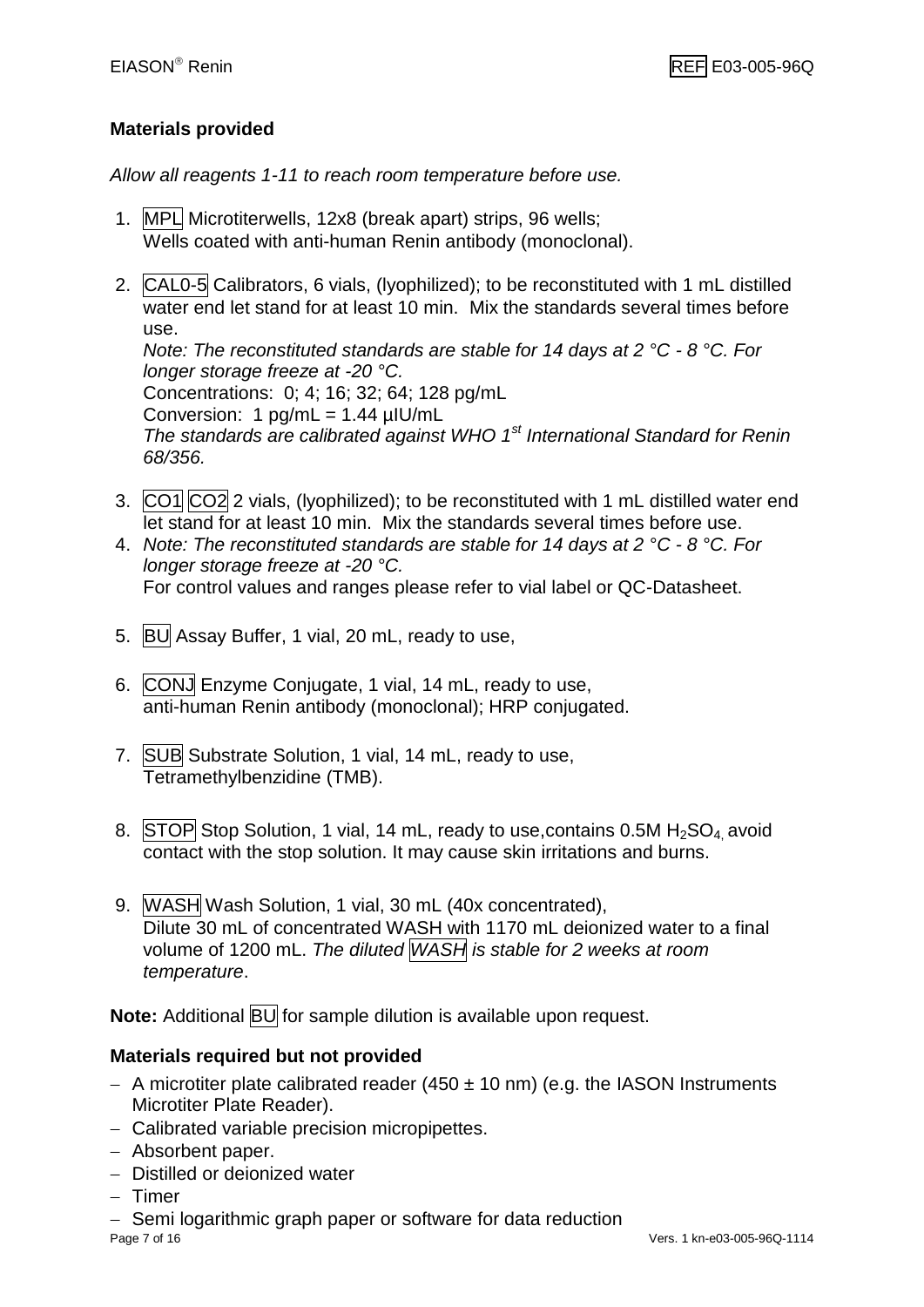#### **Assay procedure**

All reagents and specimens must be allowed to come to room temperature before use. All reagents must be mixed without foaming.

Once the test has been started, all steps should be completed without interruption.

Use new disposal plastic pipette tips for each standard, control or sample in order to avoid cross contamination.

Absorbance is a function of the incubation time and temperature. Before starting the assay, it is recommended that all reagents are ready, caps removed, all needed wells secured in holder, etc. This will ensure equal elapsed time for each pipetting step without interruption.

As a general rule the enzymatic reaction is linearly proportional to time and temperature.

Each run must include controls and a standard curve.

- 1. Secure the desired number of MPL in the frame holder.
- 2. Dispense 150 µL of **BU** in all wells.
- 3. Dispense 50 µL of each CAL0-5, CO1-2 and samples with new disposable tips into appropriate wells.
- 4. Incubate for 90 minutes at room temperature on a plate shaker with 300 700 rpm.
- 5. Briskly shake out the contents of the wells. Rinse the wells 4 times with 300 µL diluted WASH. Strike the wells sharply on absorbent paper to remove residual droplets. Important note: The sensitivity and precision of this assay is markedly influenced by the correct performance of the washing procedure!
- 6. Dispense 100 µL CONJ in all wells.
- 7. Incubate for 90 minutes at room temperature on a plate shaker with 300 700 rpm.
- 8. Wash 3 times with diluted WASH as described under point 5.
- 9. Add 100 µL of SUB to each well.
- 10.Incubate for 15 minutes at room temperature.
- 11. Stop the enzymatic reaction by adding 100 µL of STOP to each well.
- 12. Determine the absorbance (OD) of each well at  $450 \pm 10$  nm with a microtiter plate reader.

It is recommended that the wells be read within 10 minutes after adding the STOP.

or fully automated on:

- > IASON<sup>®</sup> Quardette
- > IASON<sup>®</sup> PersonalLab
- > IASON<sup>®</sup> Gladiator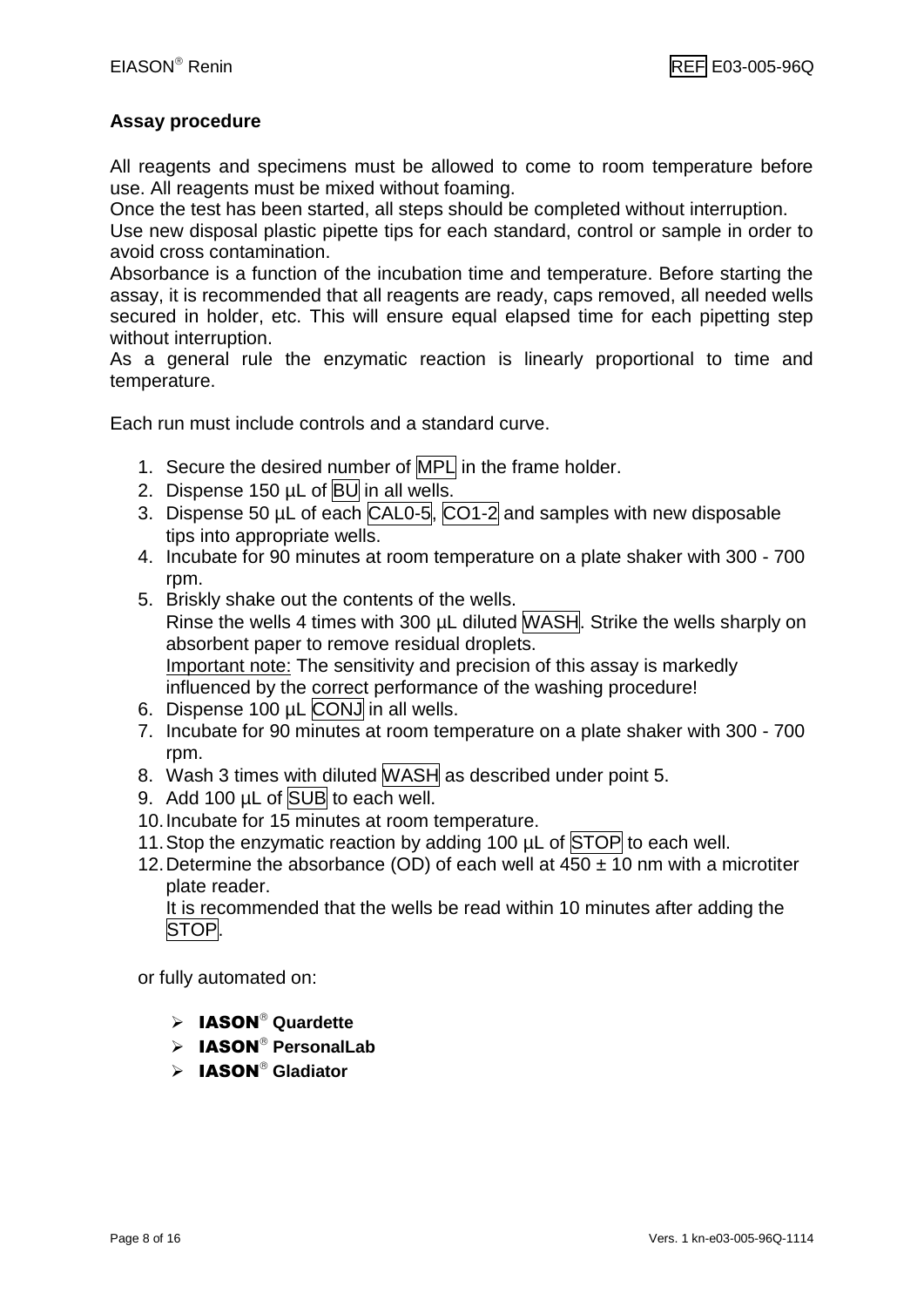#### **Calculation of results**

- Draw a standard curve by plotting the absorbance of each standard against its concentration. Read off the values of the test samples. Samples with concentrations higher than that of the highest standard have to be further diluted. For the calculation of the concentrations this dilution factor has to be taken into account.
- Alternative data reduction techniques may be employed but users should confirm that the selected curve fit is appropriate and gives acceptable results. 4PL (4 parameter logistics) is recommended.

#### **Sample assay data**

| <b>Calibrators</b> | Optical units (450 nm) |
|--------------------|------------------------|
| CAL 0 (0 pg/mL)    | 0.09                   |
| CAL 1 $(4$ pg/mL)  | 0.19                   |
| CAL 2 (16 pg/mL)   | 0.44                   |
| CAL 3 (32 pg/mL)   | 0.78                   |
| CAL 4 (64 pg/mL)   | 1.14                   |
| CAL 5 (128 pg/mL)  | 2.48                   |

Typical results obtained with EIASON® Renin calibrators:

This data is for illustration only and must not be used for the calculation of any sample result.

#### **Typical calibration curve**



This sample calibration curve is for illustration only.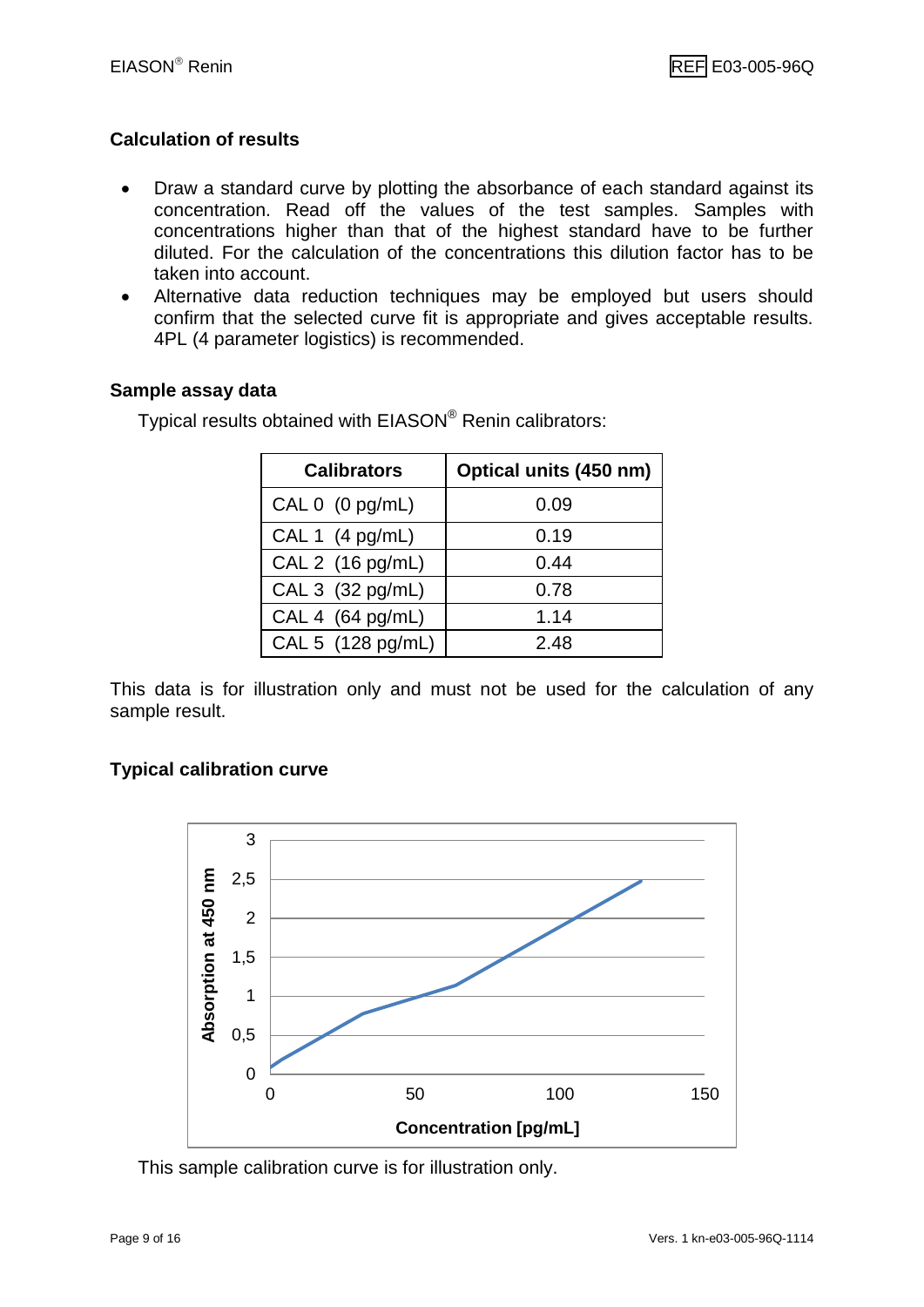#### **Expected normal values**

It is strongly recommended that each laboratory should determine its own normal and abnormal values.

In a study conducted with apparently normal healthy adults, using the IASON GmbH ELISA the following values are observed in plasma:

| <b>Population</b>                        | n  | Mean<br>[pg/mL] | <b>Median</b><br>[pg/mL] | 99 <sup>th</sup><br>percentile<br>[pg/mL] | 95 <sup>th</sup><br>percentile<br>[pg/mL] | $5^{\text{th}}$<br>percentile<br>[pg/mL] | 1st<br>percentile<br>[pg/mL] |
|------------------------------------------|----|-----------------|--------------------------|-------------------------------------------|-------------------------------------------|------------------------------------------|------------------------------|
| Healthy<br>donors<br>suspine<br>position | 26 | 17.72           | 15.31                    | 35.64                                     | 31.90                                     | 4.66                                     | 2.99                         |
| Healthy<br>donors<br>upright<br>position | 26 | 23.95           | 23.27                    | 47.85                                     | 42.30                                     | 7.54                                     | 3.84                         |

#### **Expected Values**

In a study conducted with apparently normal healthy adults, using the  $EIASON^{\circledcirc}$ Aldosterone ELISA and the EIASON® Renin ELISA the following *Aldosterone-Renin Ratios* were determined in plasma:

#### **Ratio aldosterone/renin (pg/mL / pg/mL)**

|    |      |        |       | Mean   Median   99 <sup>th</sup> percentile   95 <sup>th</sup> percentile   5 <sup>th</sup> percentile   1 <sup>st</sup> percentile |      |      |
|----|------|--------|-------|-------------------------------------------------------------------------------------------------------------------------------------|------|------|
| 89 | 8.68 | 1,5.30 | 49.65 | 28.06                                                                                                                               | 0.68 | 0.45 |

The results alone should not be the only reason for any therapeutic consequences. The results should be correlated to other clinical observations and diagnostic tests.

#### **Quality control**

Good laboratory practice requires that controls be run with each calibration curve. A statistically significant number of controls should be assayed to establish mean values and acceptable ranges to assure proper performance.

It is recommended to use control samples according to state and federal regulations. The use of control samples is advised to assure the day to day validity of results. Use controls at both normal and pathological levels.

The controls and the corresponding results of the QC-Laboratory are stated in the QC certificate added to the kit. The values and ranges stated on the QC sheet always refer to the current kit lot and should be used for direct comparison of the results.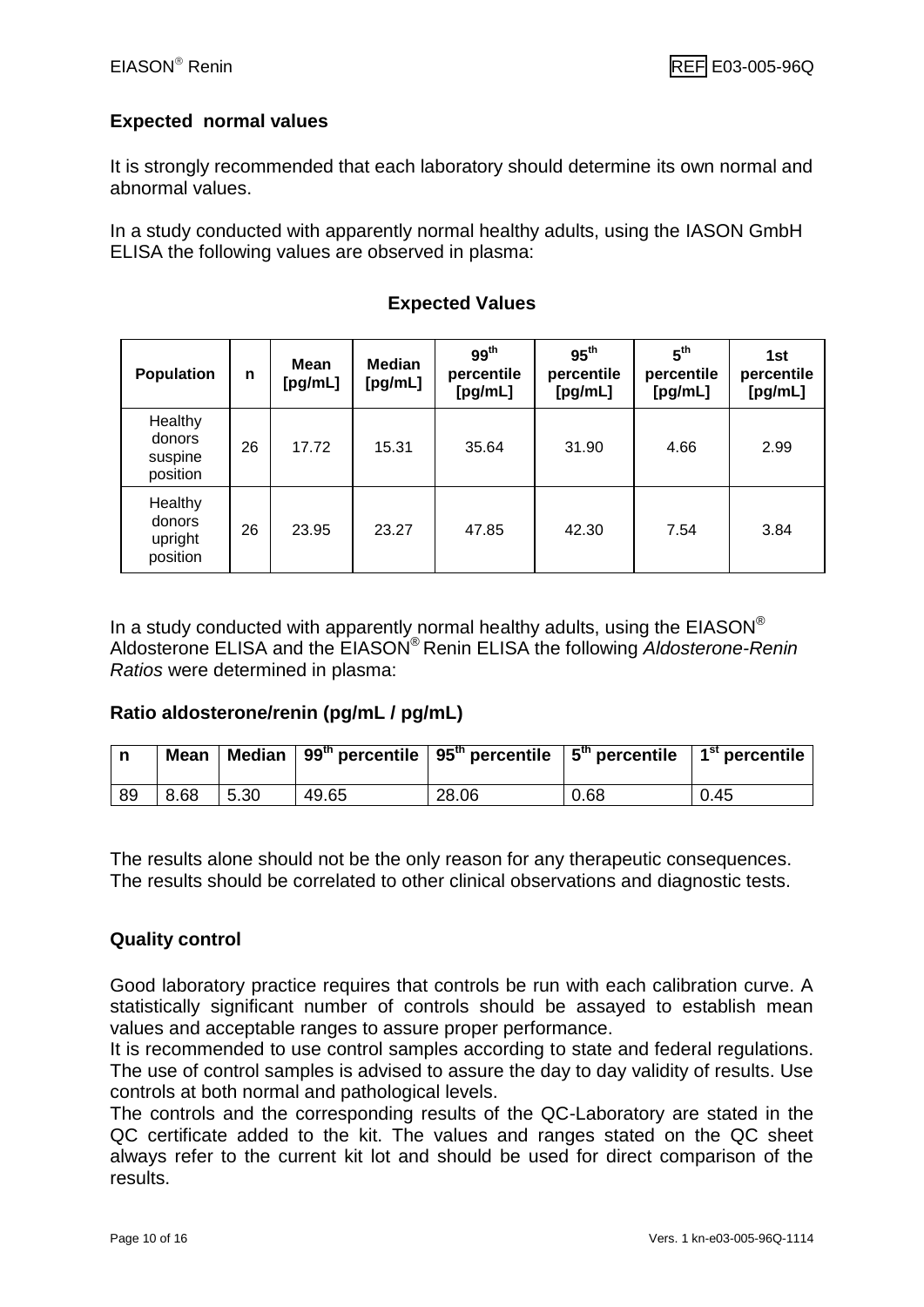It is also recommended to make use of national or international Quality Assessment programs in order to ensure the accuracy of the results.

Employ appropriate statistical methods for analysing control values and trends. If the results of the assay do not fit to the established acceptable ranges of control materials patient results should be considered invalid.

In this case, please check the following technical areas: Pipetting and timing devices; photometer, expiration dates of reagents, storage and incubation conditions, aspiration and washing methods.

After checking the above mentioned items without finding any error contact your distributor or IASON GmbH directly.

#### **PERFORMANCE CHARACTERISTICS**

#### **Assay dynamic range**

The range of the assay is between 0.81 – 128 pg/mL.

#### **Specificity of antibodies (cross-reactivity)**

The following substances were tested for cross-reactivity of the assay:

Mean cross reactivity with Prorenin was 0.69 % (mean value when prorenin was spiked in a concentration range from 256 – 4096 pg/mL). However, the observed cross reactivity may only represent a contamination of the recombinant prorenin preparation with active renin due to auto-activation.

Cross-reactivity was not detectable against human serum albumin, human gamma globulin, human hepcidine, and pepsin.

#### **Sensitivity**

The analytical sensitivity of the  $EIASON^{\circledcirc}$  Renin ELISA was calculated by adding 2 standard deviations to the mean of 20 replicate analyses of the CAL0 and was found to be 0.81 pg/mL.

|               | Intra-assay-precision ( $n = 20$ ) |      | Inter-assay-precision ( $n = 20$ ) |              |       |  |
|---------------|------------------------------------|------|------------------------------------|--------------|-------|--|
| <b>Sample</b> | <b>CV [%]</b><br>Mean [pg/mL]      |      | <b>Sample</b>                      | Mean [pg/mL] | CV[%] |  |
|               | 9.12                               | 8.73 |                                    | 19.28        | 8.88  |  |
| $\mathcal{P}$ | 26.98                              | 3.88 |                                    | 36.20        | 6.27  |  |
| 3             | 43.99                              | 4.24 | 3                                  | 66.72        | 5.19  |  |

#### **Precision**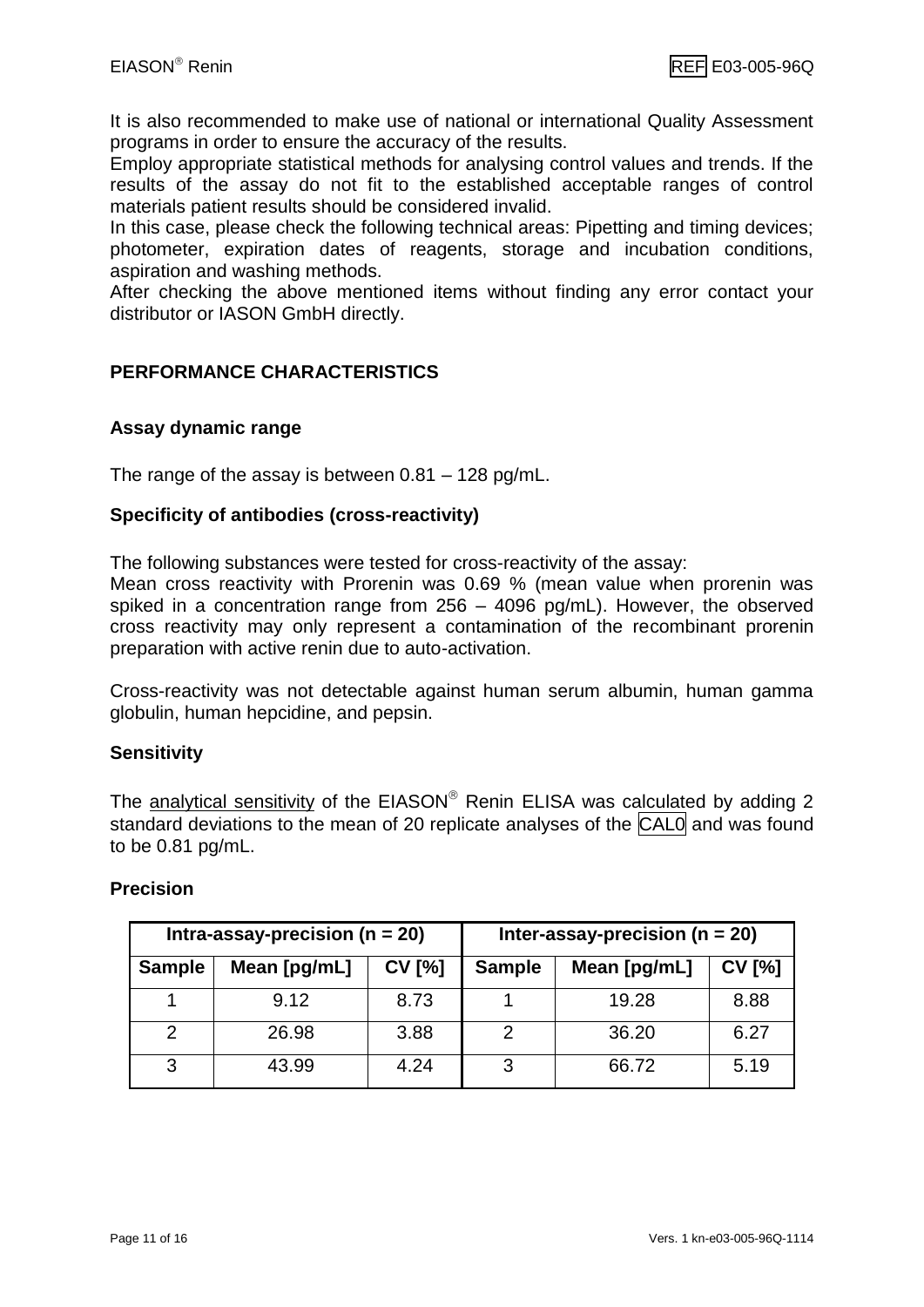#### **Recovery**

Samples have been spiked by adding Renin solutions with known concentrations in a 1:1 ratio.

The % recovery has been calculated by multiplication of the ratio of the measurements and the expected values with 100 (expected value  $=$  (endogenous) Renin + added Renin) / 2; because of a 1:2 dilution of plasma with spike material).

|                              |      | Sample 1 | Sample 2 | Sample 3 |
|------------------------------|------|----------|----------|----------|
| <b>Concentration [pg/mL]</b> |      | 16.71    | 40.21    | 15.97    |
| <b>Average recovery</b>      |      | 92.92    | 95.09    | 96.00    |
| Range of recovery [%]        | from | 85.99    | 87.93    | 86.83    |
|                              | to   | 105.47   | 101.37   | 105.25   |

#### **Linearity**

|                              |      | Sample 1 | Sample 2 | Sample 3 |
|------------------------------|------|----------|----------|----------|
| <b>Concentration [pg/mL]</b> |      | 45.16    | 53.20    | 126.0    |
| Average recovery             |      | 101.7    | 102.8    | 98.5     |
| Range of recovery [%]        | from | 96.7     | 95.6     | 94.9     |
|                              | to   | 108.6    | 114.6    | 100.8    |

#### **Limitations of use**

Reliable and reproducible results will be obtained when the assay procedure is performed with a complete understanding of the package insert instruction and with adherence to good laboratory practice.

Any improper handling of samples or modification of this test might influence the results.

#### **Interfering substances**

Haemoglobin (up to 1 mg/mL), Bilirubin (up to 0.5 mg/mL) and Triglyceride (up to 30 mg/mL) have no influence on the assay results.

#### **Drug interferences**

The renin inhibitor aliskiren will increase active renin immunoreactivity in a dosedependant manner, from 0.54 μM (+ 121%) up to 540 μM (+151%).

In addition, the level of active renin in plasma can be affected by antihypertensive medication (e.g. diuretics, ACE inhibitors, beta adrenergic blocking agents, or vasodilators).

#### **High-Dose-Hook Effect**

No hook effect was observed in this test up to 8,200 pg/mL of Renin.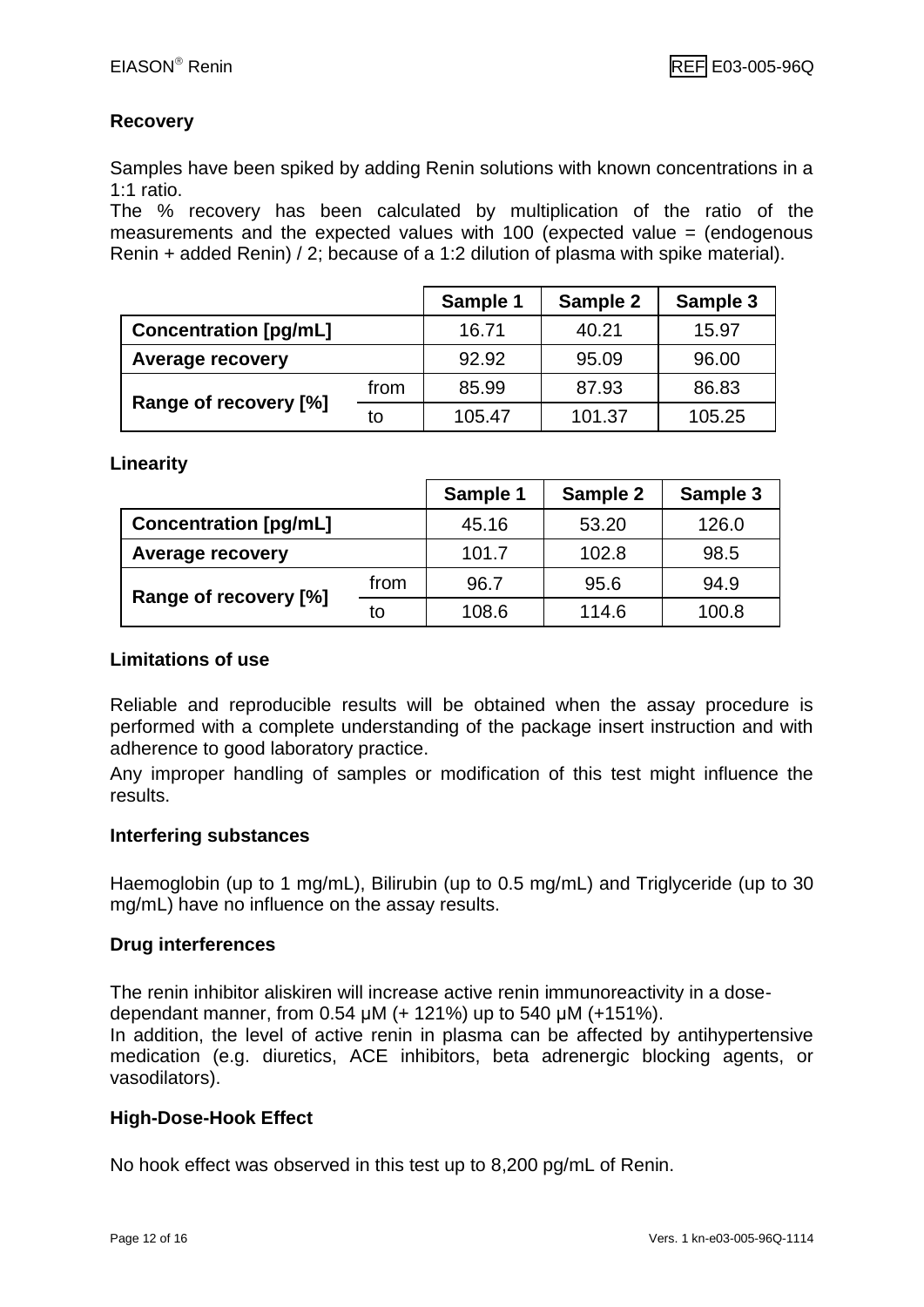#### **Legal aspects**

#### *Reliability of results*

The test must be performed exactly as per the manufacturer's instructions for use. Moreover the user must strictly adhere to the rules of GLP (Good Laboratory Practice) or other applicable national standards and/or laws. This is especially relevant for the use of control reagents. It is important to always include, within the test procedure, a sufficient number of controls for validating the accuracy and precision of the test.

The test results are valid only if all controls are within the specified ranges and if all other test parameters are also within the given assay specifications. In case of any doubt or concern please contact IASON GmbH.

#### *Therapeutic consequences*

Therapeutic consequences should never be based on laboratory results alone. Any laboratory result is only a part of the total clinical picture of a patient.

Only in cases where the laboratory results are in acceptable agreement with the overall clinical picture of the patient should therapeutic consequences be derived.

The test result itself should never be the sole determinant for deriving any therapeutic consequences.

#### *Liability*

Any modification of the test kit and/or exchange or mixture of any components of different lots from one test kit to another could negatively affect the intended results and validity of the overall test. Such modification and/or exchanges invalidate any claim for replacement.

Claims submitted due to customer misinterpretation of laboratory results subject to point *Therapeutic consequences* are also invalid. Regardless, in the event of any claim, the manufacturer's liability is not to exceed the value of the test kit. Any damage caused to the test kit during transportation is not subject to the liability of the manufacturer.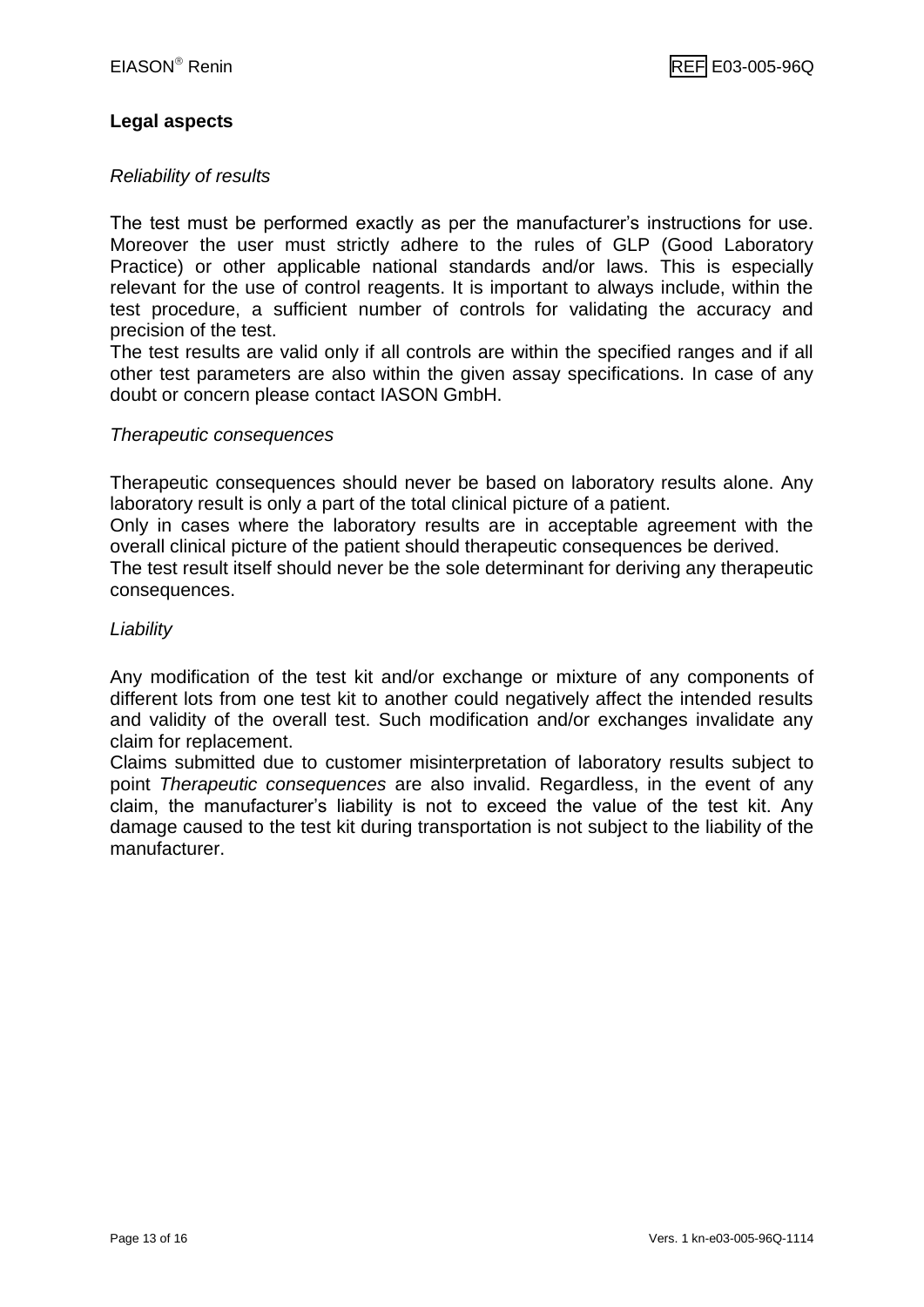#### **REFERENCES / Literature**

- 1. Imai T, Miyazaki H, Hirose S, et al. Cloning and sequence analysis of cDNA for human renin precursor. Proc. Natl. Acad. Sci. (1983) 80, 7405– 7409.
- 2. Reudelhuber TL, RamLa D, Chiu L, et al. Proteolytic processing of human prorenin in renal and non-renal tissues. Kidney Int. (1994) 46, 1522–1524.
- 3. Neves FA, Duncan KG, Baxter JD. Cathepsin B is a prorenin processingenzyme. Hypertension (1996) 27, 514 –517.
- 4. Müller DN, Luft FC. Direct renin inhibition with aliskiren in hypertension and target organ damage. Clin J Am Soc Nephrol. (2006) 1, 221-8.
- 5. Toffelmire EB, Slater K, Corvol P, et al. Response of plasma prorenin and active renin to chronic and acute alterations of renin secretion in normal humans. Studies using a direct immunoradiometric assay. J Clin Invest. (1989) 83, 679–687.
- 6. Carey RM, Padia SH. Angiotensin AT2 receptors: control of renal sodium excretion and blood pressure. Trends Endocrinol Metab. (2008) 19, 84-7.
- 7. Koeppen BM, Stanton BA. Renal Physiology (4th ed.). Philadelphia, PA. Mosby Physiology Monograph Series, 2007.
- 8. Navar LG, Inscho EW, Majid DSA, et al. Paracrine regulation of the renal microcirculation.

Physiol. Rev. (1996) 76, 425–536.

- 9. Müller MW, Todorov V, Krämer BK, Kurtz A. Angiotensin II inhibits renin gene transcription via the protein kinase C pathway. Pflugers Arch. (2002) 444, 499-505.
- 10.Spät A, Hunyady L. Control of aldosterone secretion: a model for convergence in cellular signaling pathways. Physiol Rev. (2004) 84, 489- 539.
- 11.Nguyen G., Delarue F., Burcklé C., et al. Pivotal role of the renin/prorenin receptor in angiotensin II production and cellular responses to renin. J Clin Invest. (2002) 109, 1417–1427.
- 12.Pitarresi TM., Rubattu S, Heinrikson R, Sealey JE. Reversible cryoactivation of recombinant human prorenin. J.Biol.Chem. (1992) 267, 11753-9.
- 13.Nicar MJ. Specimen processing and renin activity in plasma. Clin. Chem. (1992) 38, 598.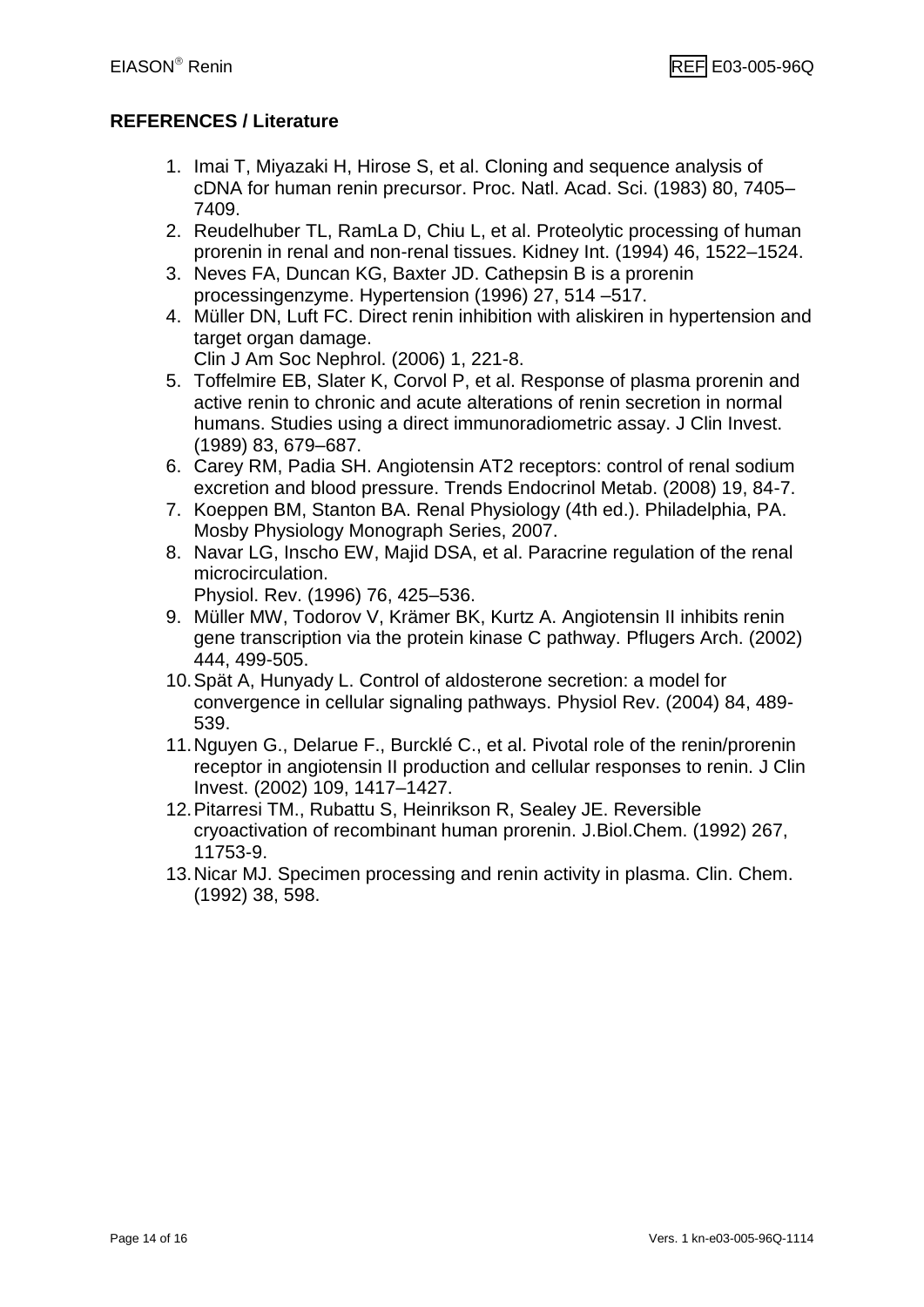#### **This page is intentionally left blank**